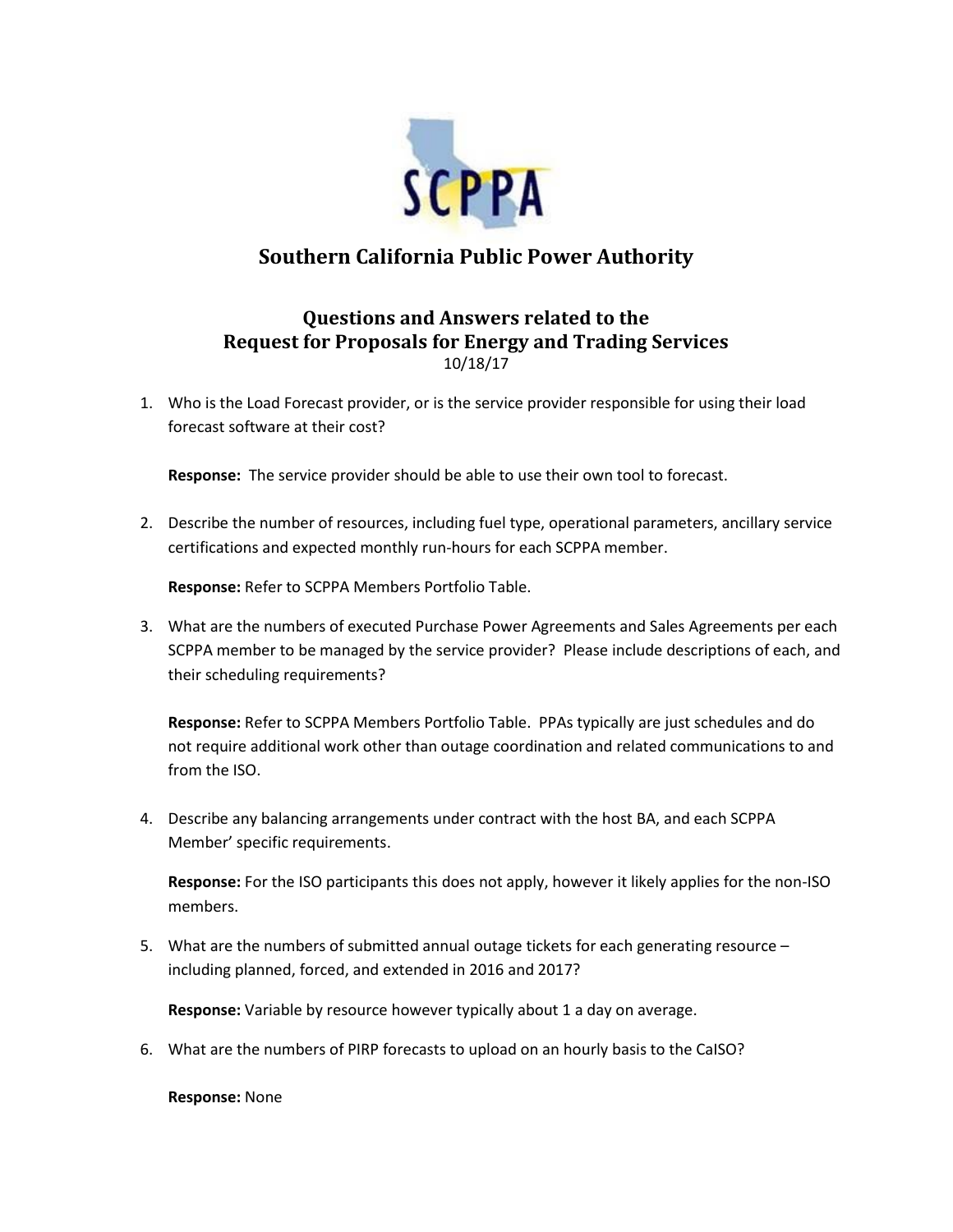7. Will the SCPPA members provide three-part offer curve data and ancillary cost parameters for each unit?

**Response:** Will provide the formula and methodology to direct the development of the bid curves by the service provider, however they will need to be prepared to calculate it as needed.

8. Describe the number of limited use resources and their parameters

**Response:** None

9. What are the numbers of transmission reservations procured over the past 12 months for each SCPPA member?

**Response:** None

10. For each SCPPA Member, what are the numbers of submitted e-tags annually – including number of revisions submitted?

**Response:** 5-20 a day, number of revisions vary.

11. What are the numbers of SCIDs per SCPPA Member? Also, please explain the purpose for any sub-SCIDs?

**Response:** 1-3 typically. One for the member owned resources and the others for joint projects that must be kept separately form the member owned resources.

12. What are the SCCPA scheduling software and interface requirements?

**Response:** The service provider should prepared work with the SCPPA member to develop the necessary API to allow data transfer from the SCPPA member to the service provider and vice versa based on standard specifications.

13. Will any of the SCPPA Members provide access to their SCADA systems in order to perform services?

**Response:** Access to SCADA data is possible.

14. Will the bilateral transactions be executed as agent for the respective municipality, or facilitated through the third party service provider?

**Response:** All transactions and services performed by the service provider will be done as Agent for the SCPPA member.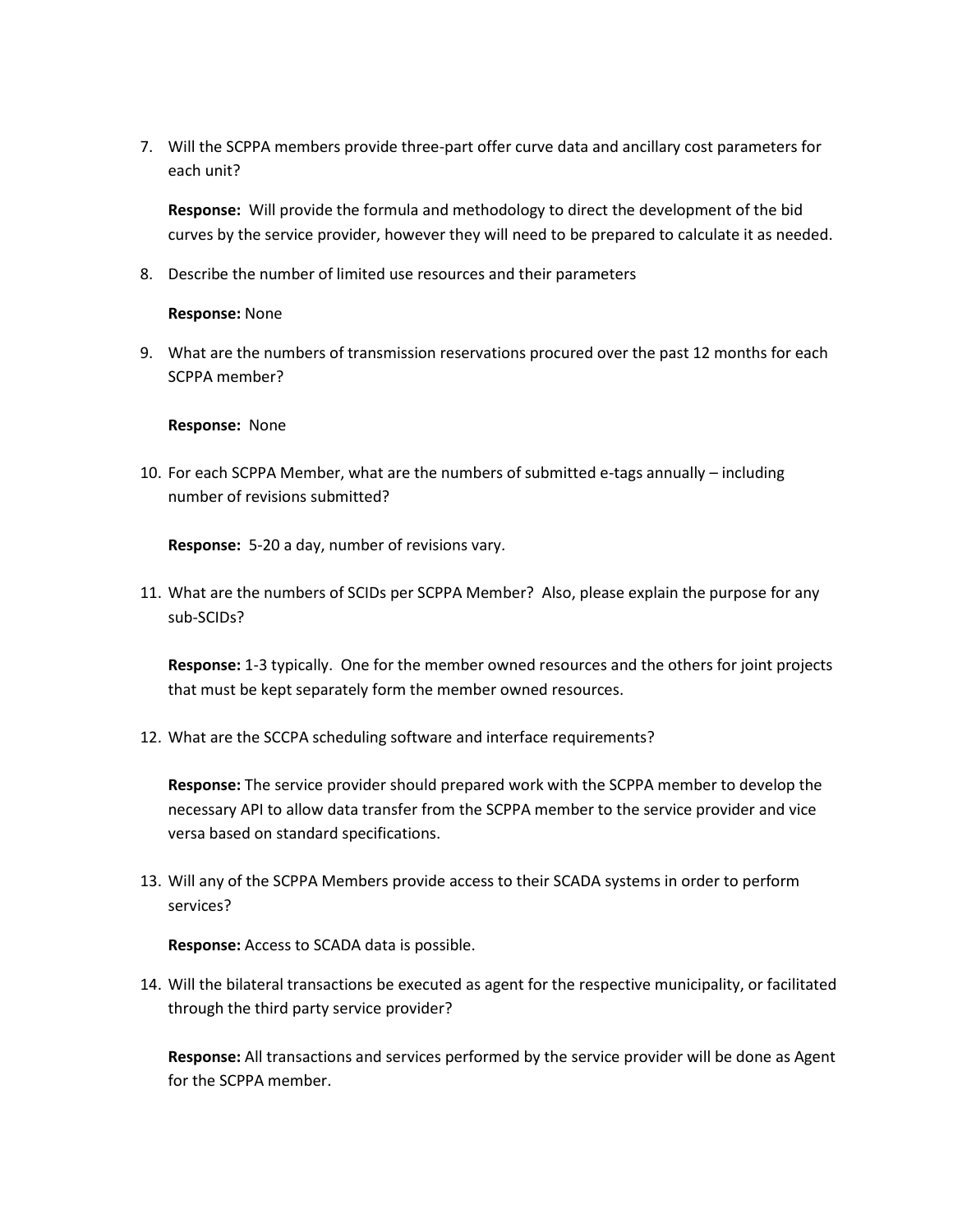15. An umbrella agreement exists with SCPPA and Participating members, could that agreement continue or can we propose a standard form agreement?

**Response:** An umbrella agreement would be ideal, but I am unsure of what SCPPA's preference would be regarding the propose standard form agreement.

16. How many of the 11 cities and 1 irrigation district will participate and take services from vendor?

**Response:** Not all SCPPA members but more than a couple are interested in full or partial services within the scope of services in the RFP.

17. Will the finalist negotiate a final contract with each interested city or just with SCPPA?

**Response:** SCPPA for the umbrella, but a contract with each individual participant is expected.

- 18. How does SCPPA want us to price services?
	- a. Individually for all members or one single price?

**Response:** Refer to SCPPA Members Portfolio Table.

b. By service?

**Response:** Yes, as the RFP states, some of the members are interested in a sub set of the services. Day Ahead should be separately priced from Real Time series too. You can have an all in price too assuming vendor would include a discounted pricing for SCPPA members joining.

19. How many JOUs are there among the SCPPA Members?

**Response:** No approximate numbers on Jointly Owned Units at this time.

20. Please describe in detail what is meant by "provide related IT services"?

**Response:** IT service necessary to perform the services intended. Including development of necessary tools and communication, data transfer to and from other SCPPA members.

21. Please describe in detail what is meant by "cybersecurity (protection/monitoring on client data, IT/OT systems used) services?

**Response:** Protection of data and services from cybersecurity related threats and/or risks. Systems may need to comply with latest NERC CIP requirements.

22. What is the monthly P/L report? Can you provide example?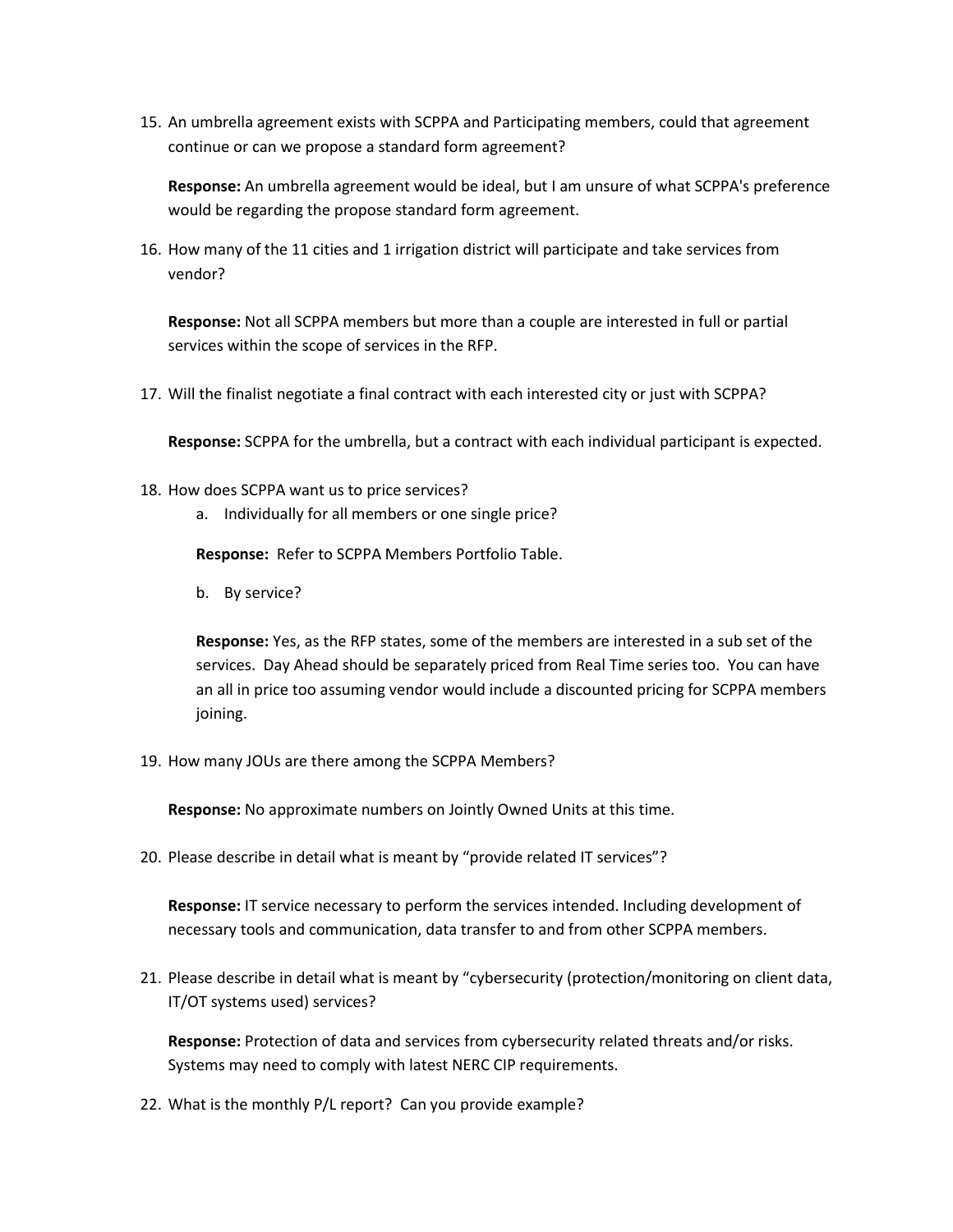**Response:** Profit and Loss report.

23. What is the proposed Term of the Agreement (start date and length)?

**Response:** 1-3 year term and could be priced by 1, 2 and/or 3 years, approx. 1-2 years out to allow for a smooth transition of tasks and responsibilities.

24. Would you clarify and list the emergency operational actions the Scheduling Services Provider will be responsible for?

**Response:** It may be specific to in the event of an emergency, and we have the ability to request our current service provider to take over the responsibility of Day Ahead if we are unable to perform this on a particular day as needed.

25. Section III, item 5 Timeline/Schedule; could you be more specific on what information SCPPA is looking for? Ex. 6 months after final negotiations Service X would begin, Service Y needs 3 months to implement before going operational

**Response:** Yes, service provider's best estimate on the minimum time required to implement and begin performing the service. The specifics would be negotiated in more detail when the contract is negotiated with the individual SCPPA member based on needs.

26. What is the Peak Load for each SCPPA Member?

**Response:** Refer to SCPPA Members Portfolio Table.

27. What are the annual energy sales per SCPPA Member?

**Response:** Refer to SCPPA Members Portfolio Table.

28. Describe the resources that are dynamically scheduled and the specific scheduling requirements for each resource for each SCPPA Member? Are these resources dispatchable by CaISO (i.e., can they respond to a CaISO 5-minute deployment)?

**Response:** 1-3 Dynamically Scheduled Resources within the CAISO. 2 of them are unable to respond to CAISO 5 minute dispatches at this time, require tag adjustments prior to and after the hour. 1 Resource may be added and may be able to respond to 5 minute dispatches through CAISO ADS.

29. How much natural gas is burned or consumed on a daily basis by each SCPPA Member? How regular are these burns?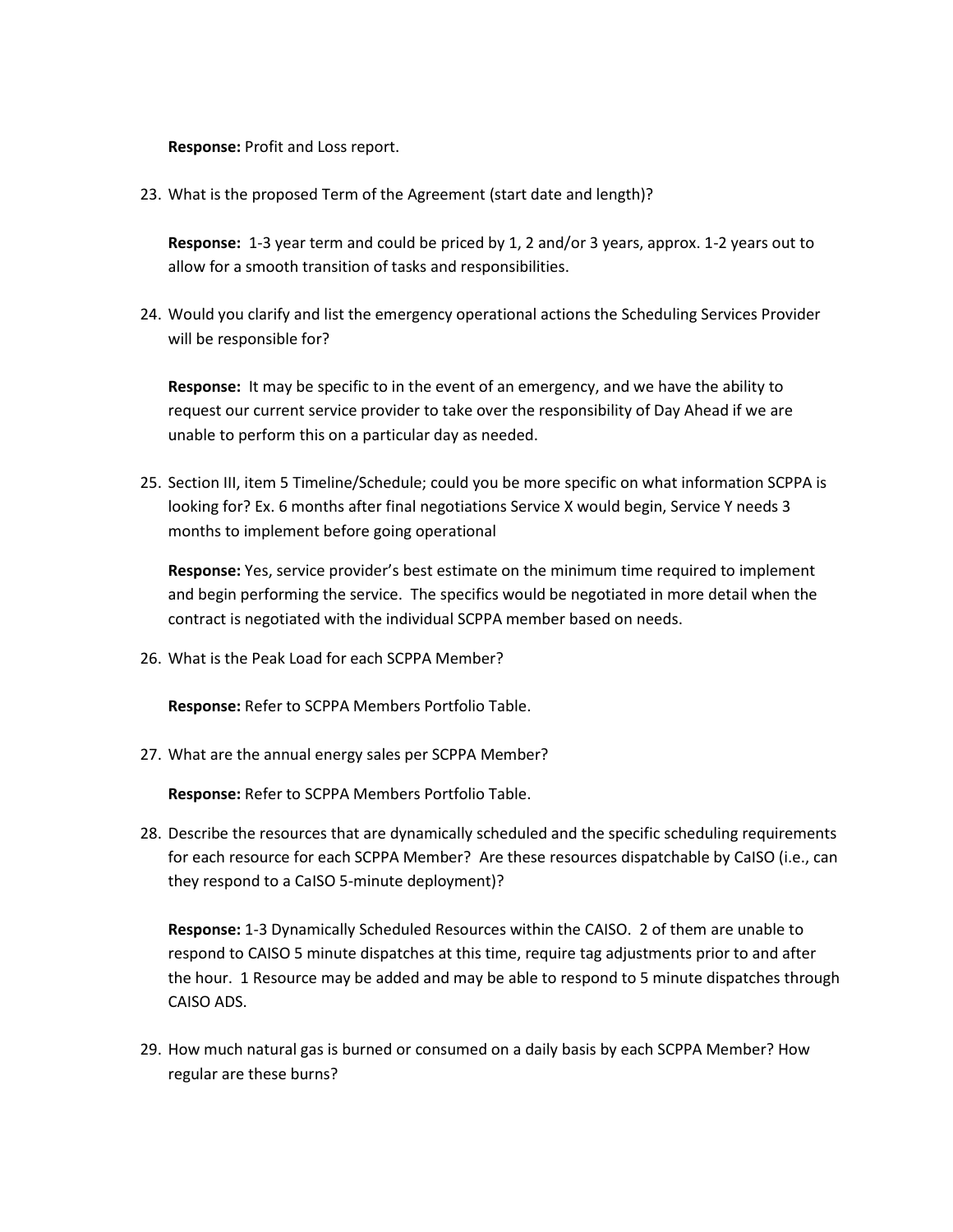**Response:** Gas burns vary from zero to 20,000 MMBtu, typically between 2,500 MMBtu and 7,000 MMBtu.

30. How many pipelines is SCPPA Members actively receiving gas?

**Response:** 1-2, typically 1

31. Do any SCPPA Members have physical storage contracts?

**Response:** No physical storage contracts.

32. What is the average number of gas transactions executed in a given month for each SCPPA Member?

**Response:** 2-5 per day, 60-150 per month, 1/2 of which are long term contracts that only require scheduling.

33. Do any SCPPA Members have sole gas supplier agreements?

**Response:** No, some have contracts guaranteeing gas supplies. However, none to my knowledge would restrict the other SCPPA members from having a single gas supplier

34. Does SCCPA want supplier only gas settlements or also pipeline and gas supplier settlements for its Members?

**Response:** SCPPA would want both pipeline and gas settlements.

35. Will vendor be requested to execute either cleared or OTC financial transactions for any commodities? If either, or both, for what commodities?

**Response:** No financial trades are expected.

36. Does SCPPA envision forward hedging recommendations? The RFP asks for "risk assessment input to the hedging program." Please provide more clarity on what risk assessment input is required?

**Response:** On an as-needed basis. It will be prudent to expect up to three hedging related recommendation requests in a contract year.

37. Does SCPPA want included coal agreement negotiation services as requested under section 7, Contract Administration Services? Would this include coal transportation services as well?

**Response:** Not needed.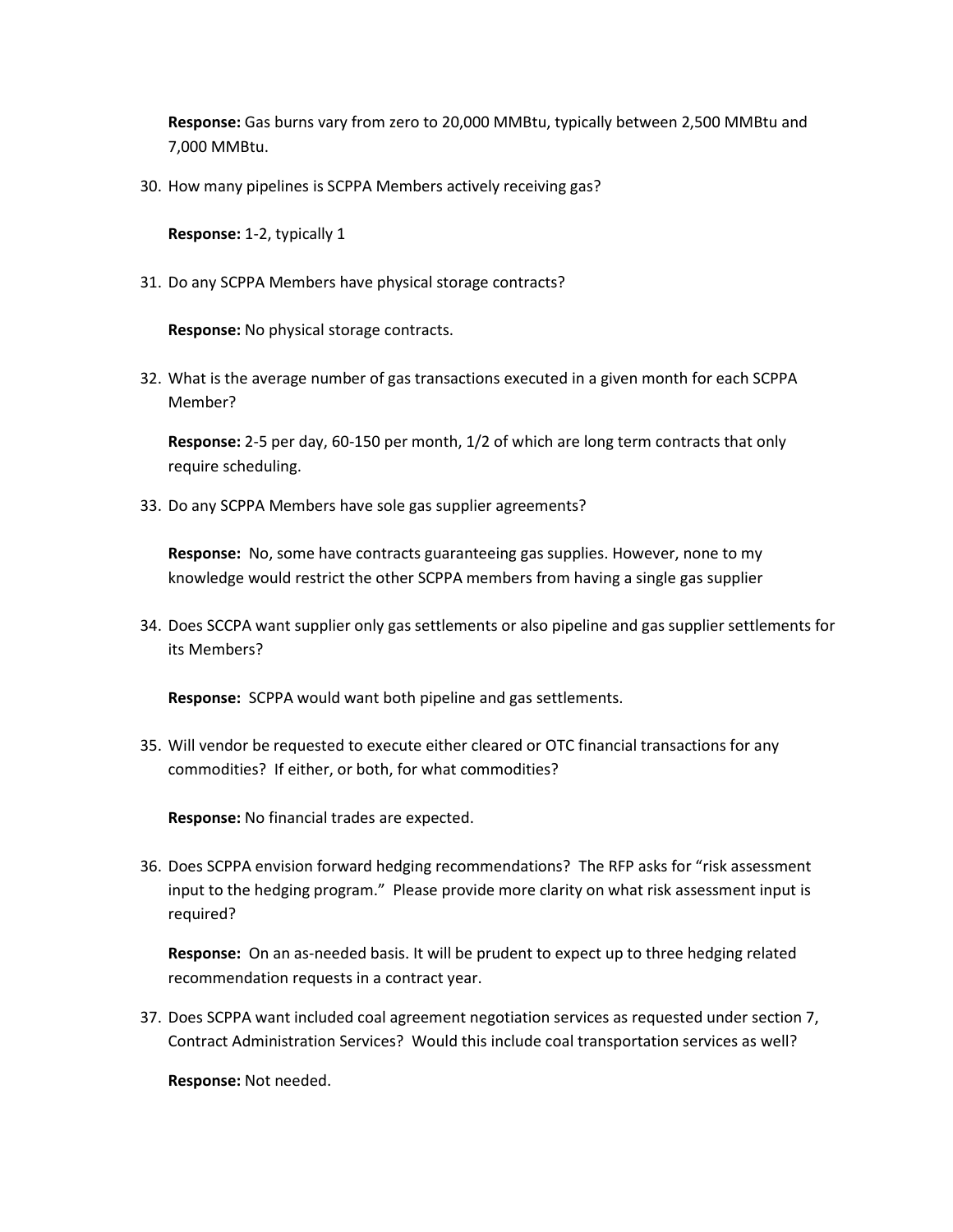38. The RFP only references creating credit policies for SCPPA Members. Would SCPPA Members want or need assistance in developing any other risk policies such as Enterprise Risk Management, Hedge Policy, Trading Authority Policy, or Sanctions Policy?

**Response:** Not planning to utilize selected vendor to develop policies and/or procedures for its energy portfolio risk management program. Vendor may be requested to weigh in on policies and/or procedures adequacy to ensure an effective program.

39. How many counterparties of each contract type (EEI, ISDA, and NAESB) do SCPPA estimate requiring negotiation of credit thresholds? How many counterparties of each contract type (EEI, ISDA, and NAESB) do SCPPA estimate requiring credit provision negotiations?

**Response:** SCPPA Member does this on their own.

40. How many counterparties would vendor need to provide annual analysis of counterparty credit worthiness, perform financial analysis and ratios and benchmark to industry ratios?

**Response:** Up to 50 counterparties.

41. The RFP requests the creation of daily credit exposure reports which are website accessible. How many separate reports will be needed? Would this be by Member, or just to SCPPA?

**Response:** I would think just one for SCPPA and we could predefine the parties to cover all members, if needed.

42. Will responses to all vendor questions be posted to the SCPPA RFP website?

**Response:** Yes, this is to ensure all have similar information and nobody can claim that this was unfair

43. The website states that the Response deadline is October 27th, however the RFP states October 30, 2017. Could you please clarify the response deadline?

**Response:** RFP has been updated to reflect this change already.

44. On page 2, under Areas of Interest, the RFP states: The Services Provider is expected to demonstrate all skills, knowledge and ability necessary to perform as Scheduling Services Provider including any applicable certifications or licenses associated with the Scheduling Services or required by the CAISO, NERC or WECC. Could you please clarify which certificates are required?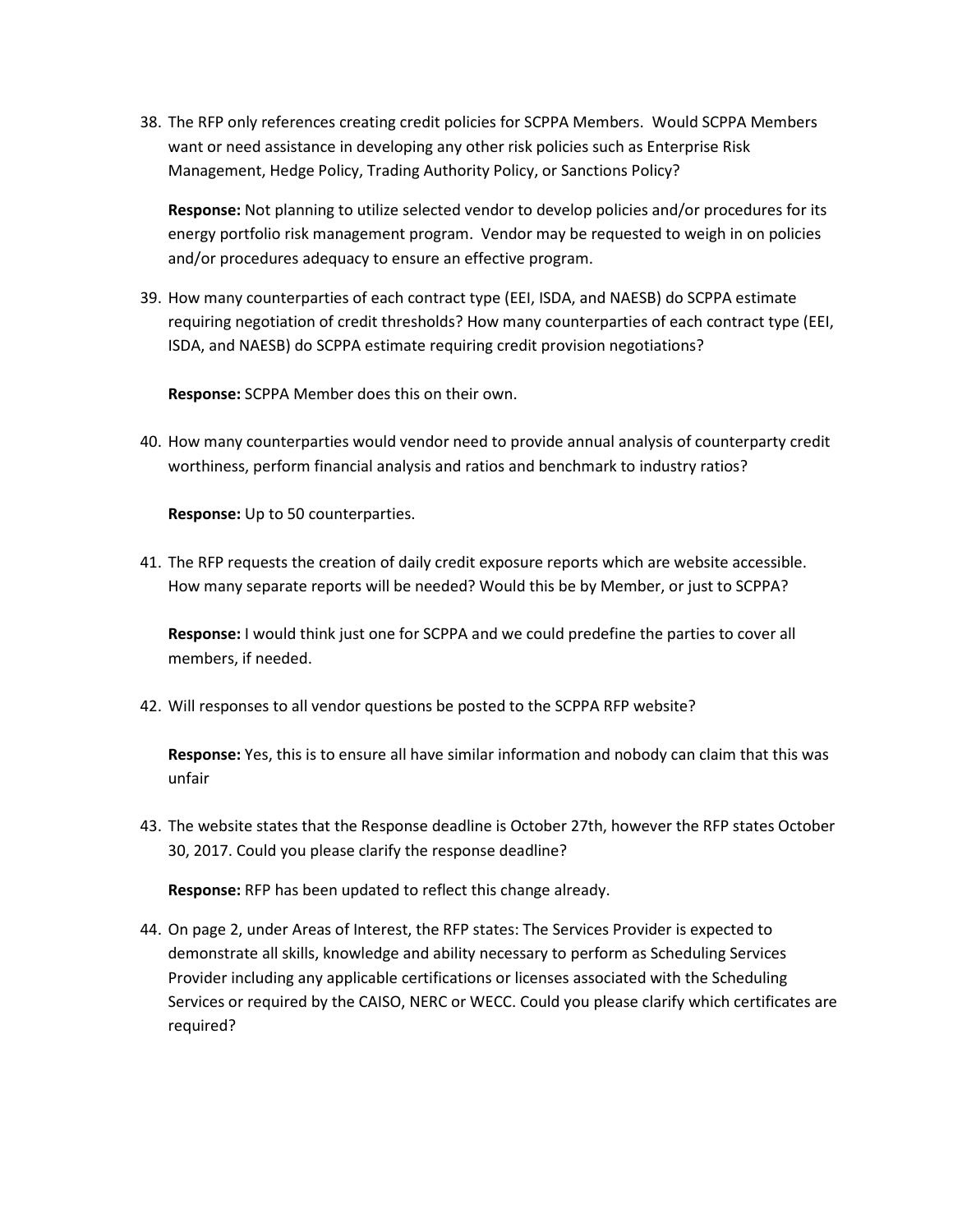**Response:** Typical knowledge and procedures in place to conform to each. SCPPA members may want vendors to be using their SC ID. Other SCPPA members may prefer a different approach.

45. On page 3, under Same Day Scheduling and Resource Management, services must integrate with SCPPA scheduling software, SCADA. Could you clarify what scheduling software is currently being used? That could vary depending upon the SCPPA member. That would be discussed as well as cost once that info is revealed to the service provider.

**Response:** This would be discussed as well as cost once the info is revealed to the service provider and part of the negotiations of the individual contract with each SCPPA member.

46. Please confirm if it is required for the Service Provider to offer all of the services specified in the RFP or if it is possible to offer some of the service and not others. In other words, can a Service provider offer only some of the service specified in the RFP?

**Response:** Yes, a provider can offer a portion of the services as some of the members may only subscribe to a subset of the services.

47. Can you provide an indication of the size of the portfolio of generating facilities that are subject to the Same Day and Day Ahead Resource Management as well as Daily gas scheduling and trading that is subject to this RFP? Is it a portion of the SCPPA asset portfolio?

**Response:** Refer to SCPPA Members Portfolio Table.

48. How many resources do SCPPA Members have on PIRP? Are all SCPPA Members renewables resources in the CAISO VER Program?

**Response:** For SCPPA members in the CAISO, no resources are in PIRP, however, most wind and solar resources are in CAISO VER Program. Renewables that are not wind and solar are not in the CAISO VER Program.

49. Can you clarify what you mean by perform energy and transmission accounting?

**Response:** System of record for transactions to be used by settlements function.

50. Can you provide additional details about how you would expect Service Providers to integrate with SCPPA scheduling software and SCADA? Using ICCP, EIDE, other?

**Response:** The service provider is expected to have their own software necessary to perform the services and API would need to be developed to transfer data from the SCPPA member to the Service Provider and from the Service Provider to the SCPPA member.

51. Can you clarify what you mean by Negotiate, monitor and administer power supply contracts?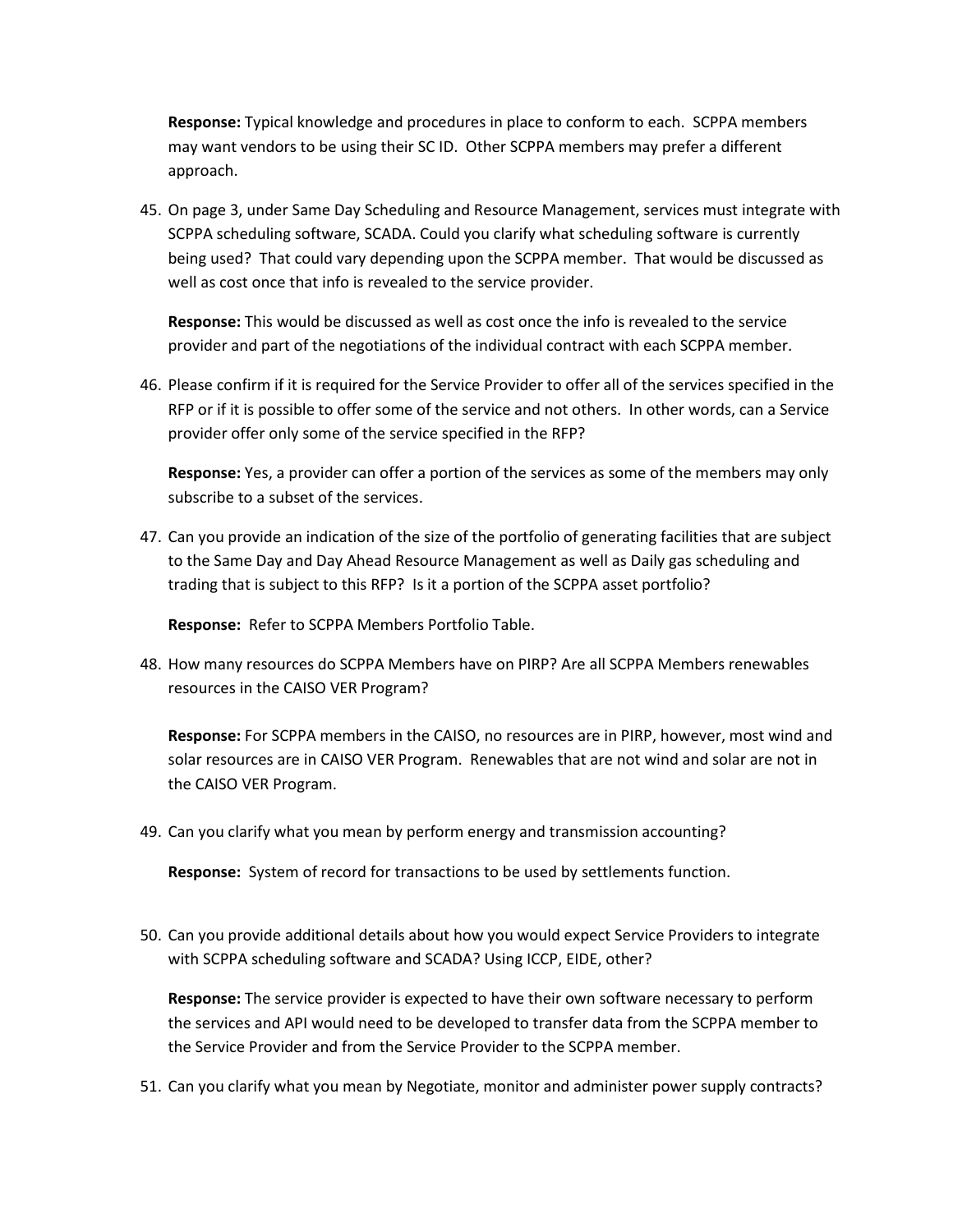**Response:** If sales or purchases are necessary they will be negotiated/executed under the WSPP as Agent for the SCPPA member. Also, SCPPA members have existing contracts both short term and long term and the Service Provider is expected to be familiar with these contract and may need to negotiate, monitor or administer the contract within the provisions of the contract in order to extract maximum flexibility and value from the contract.

52. Submittal Deadline: Please confirm if the RFP submittal deadline is October 30th. Section V of the RFP lists the due date as Sept. 27?

**Response:** RFP submittal is October 30th. Section V has been updated to reflect this change.

53. Realizing that the start date/schedule for services is being requested by SCPPA, is there a particular start date that is ideally suited for SCPPA members? Also, will there be a transition period for new provider migration? Are all services set to start simultaneously or are they staggered?

**Response:** We expect a transition period of about 6 months starting at the end of 2018. The services would start at the same time.

54. Realizing that many of the SCPPA members have fully integrated and active front to back office solutions, is SCPPA able to provide any information on the members (or size of the portfolio) considering these services?

**Response:** Please refer to the SCPPA Member Portfolio table (Addendum 2)

55. Is the need for these services a result of expiring contracts with current service providers?

**Response:** A combination of both expiring and interest on potential new vendors.

56. Is each service offering from third parties being judged on its own merit or is there a preference for an entity willing to do all services?

**Response:** A provider can offer a portion of the services as some of the members may only subscribe to a subset of the services, however it would be unlikely that 2 or more providers will be used by the same SCPPA member.

57. Why are member(s) entertaining a change of service provider? (price, scope of services, quality of services, etc.)

**Response:** It could be a combination of reasons but the need for a competitive process is necessary.